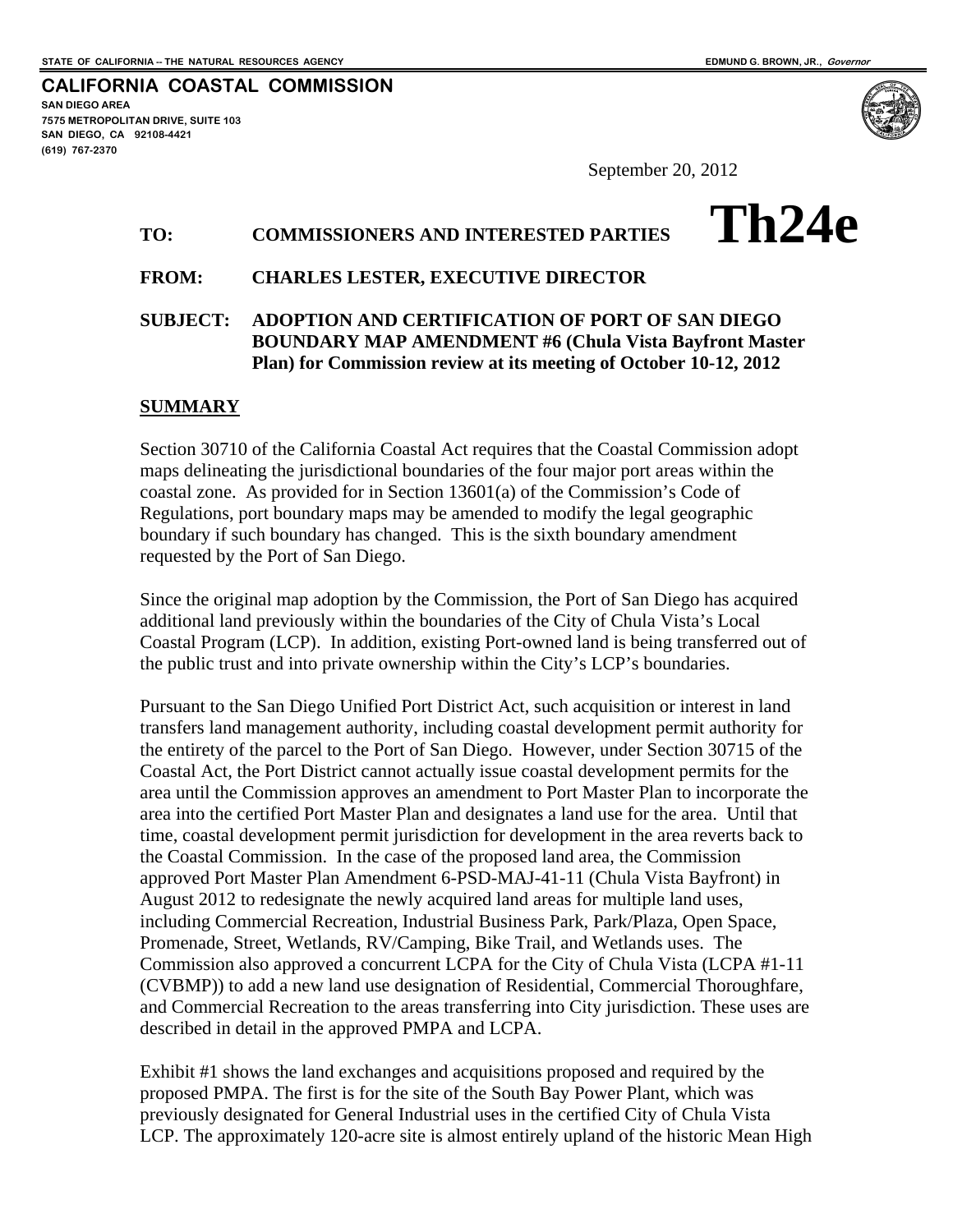September 20, 2012 Page 2

Tide Line (MHTL). State law authorizes the Port District to acquire property upland of the historic mean high tide line. Title to this property was transferred to the Port District in 1999. The area has been designated Industrial Business Park, Commercial Recreation and RV Park, Park/Plaza, Open Space, and Street in the PMP.

The second site that has been acquired is the J Street Park. This 2.71 acre site was previously designated Parks & Recreation in the City's LCP, and has been designated Park/Plaza in the PMP. The site was purchased by the Port in 2002.

The third site is the land exchange commonly referred to as the Pacifica Land Exchange. This land swap involves the transfer of 97 acres of privately owned land in the City of Chula Vista to the Port District in exchange for approximately 33 acres of public trust lands transferred to private ownership and into the City's LCP jurisdiction. This requires the abandonment of the public trust on the 35 acres, and the placement of the 97 acres into the public trust. This exchange required the authorization of the State Lands Commission, which has approved the transfer. However, the property will not actually be transferred until various mandatory legislative actions have occurred. The 97 acres of land being transferred to the Port was previously designated in the certified City LCP for a variety of high density residential and commercial recreation development, and park land. The approved land uses for the area in the Port are Park/Plaza, Commercial Recreation (an RV/camping site) and Open Space.

The fourth site is also a land exchange which required a transfer of the public trust and approval by the State Lands Commission. The 14-acre Goodrich parcel was previously designated for Industrial Business Park in the PMP, and in 1991 was exchanged for approximately 25 acres of land previously designated General Industrial in the City. The area newly incorporated into the Port District is approved to be designated Commercial Recreation and developed with a variety of uses, including a hotel, retail, parking, and other commercial recreation uses. The new City parcel has been designated for General Industrial uses.

Section 13601(c) requires that the commission shall, after reviewing the material prepared by the Executive Director, at public hearing adopt, certify and file with the Port District the amendment to such port boundary map. The subject port boundary map amendment will officially recognize the change that has occurred in the Port District's boundary.

# **STAFF RECOMMENDATION**

**I. MOTION:** *I move that the Commission adopt the Port of San Diego Boundary Map Amendment No. 6.*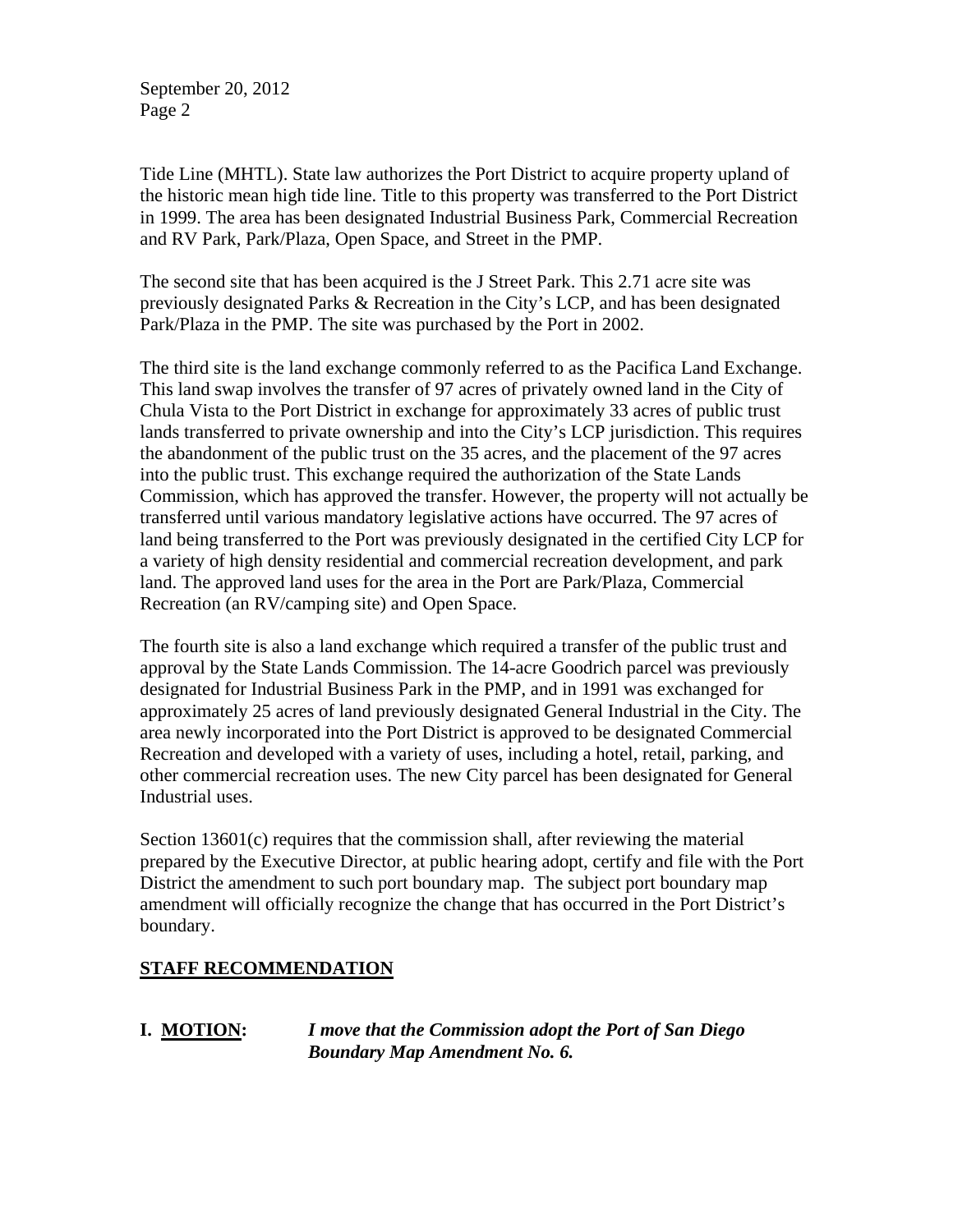September 20, 2012 Page 3

# **STAFF RECOMMENDATION OF CERTIFICATION:**

Staff recommends a **YES** vote. Passage of this motion will result in certification of the port boundary map amendment and adoption of the following resolution. The motion to certify passes only upon an affirmative vote of a majority of the Commissioners present.

# **RESOLUTION TO CERTIFY PORT MASTER PLAN AMENDMENT:**

The Commission hereby certifies the Port of San Diego Boundary Map Amendment No. 6 (CVBMP) on the grounds that the amendment is consistent with Chapter 3 and Chapter 8 of the Coastal Act and the Commission's implementing regulations.

```
(G:\San Diego\Reports\Port\PMPA Boundary Amend #6 CVBMP.doc)
```